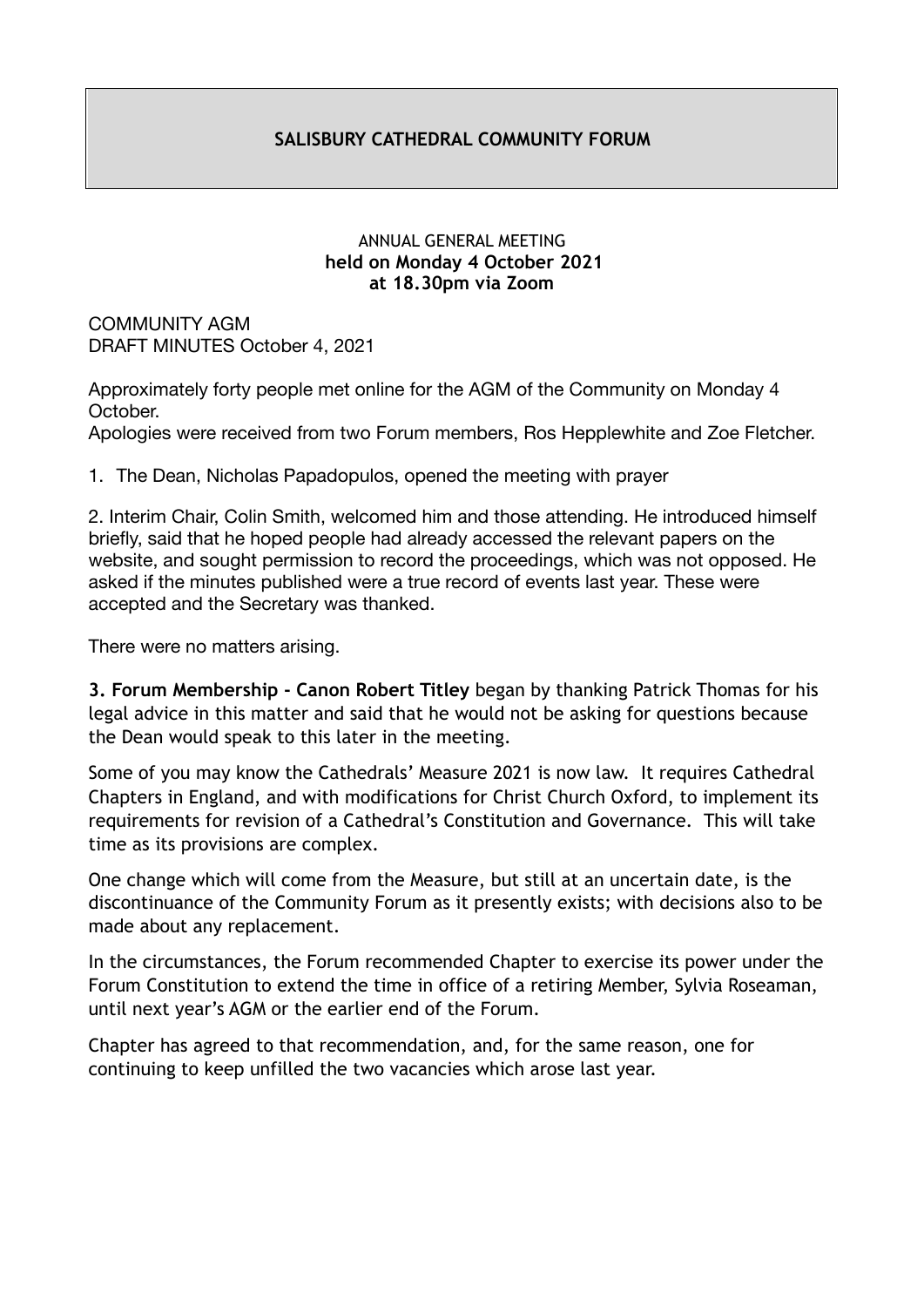## 4. **Chairman's Report** Dame Rosemary Spencer

### Original text provided

As Forum members know, Colin Smith took over as Chairman of the Community Forum last month, when I stepped down, as mobility problems had slowed me down in more ways than one! I remain a member of the Forum. Colin has asked me to present the Chairman's report for the last 12 months, covering my time in the Chair.

My first comment is that the future of the Cathedral Community Forum, representing the Cathedral Community, is uncertain. It will be part of the review of the Cathedral's governance, to bring it into line with the new Cathedrals Measure.

This time last year, Cathedral services and other activities were severely constrained. New ways of reaching the congregation and people well beyond it through YouTube and Zoom were much appreciated by those with internet access. But despite the innovations and everyone's efforts it was difficult to maintain the community spirit which is such an important part of the cathedral's life, and which it is the Forum's aim to promote. In the course of this year, great progress has been made in getting back to something like normality, with Sunday services now back to the pre-Covid pattern, and coffee in the cloisters after the 10.30 Eucharist. It is hugely encouraging that we can look forward to 'Darkness to Light' again this year.

As you probably know, some of the Covid innovations including live-streaming of major services are being maintained, so that the Cathedral's outreach can continue. And talks on Zoom have proved to be a considerable success. The use of the Cathedral as a vaccination centre, with music by David Halls and John Challenger, was hugely popular with local people, and put the Cathedral on the map in Britain and internationally.

As the situation has evolved, the Community Forum has kept closely in touch with developments, as well as discussing regular business. The latter has included offertory amounts and charitable giving – on which more from Patrick Thomas shortly. It also included reports from the 3 Cathedral representatives who were elected to serve on Deanery Synod and became Forum members a year ago, keeping us in touch with other local churches. We have been considering how best to update and streamline the Community and Congregational Rolls and contact details. This is linked to another important issue which the Forum has kept under regular review: how to make it easier for the clergy to communicate with members of the congregation who are not able to attend Cathedral services and may not have access to the internet. But it looks as if the question of Rolls will need to await broader consideration of Cathedral governance in the light of the Cathedrals Measure.

Members of the Forum have been impressed by the way in which the Dean and Chapter have taken advantage of this quieter period in the Cathedral's life, with a reduction in the visitor flow, to construct a new entrance to the Consistory Court. This is visually a great improvement, as well as making access to the cathedral much easier and safer.

 One of the outstanding achievements of this year has been A Rocha's Gold Eco-Church award to the Cathedral, after rigorous inspection and questioning by the A Rocha team. This is the first Gold Award to have been given to an English cathedral. The Forum has followed this closely. A small group of Close residents, with links to the Close Preservation Society, have worked with Canon Robert Titley to promote eco-friendly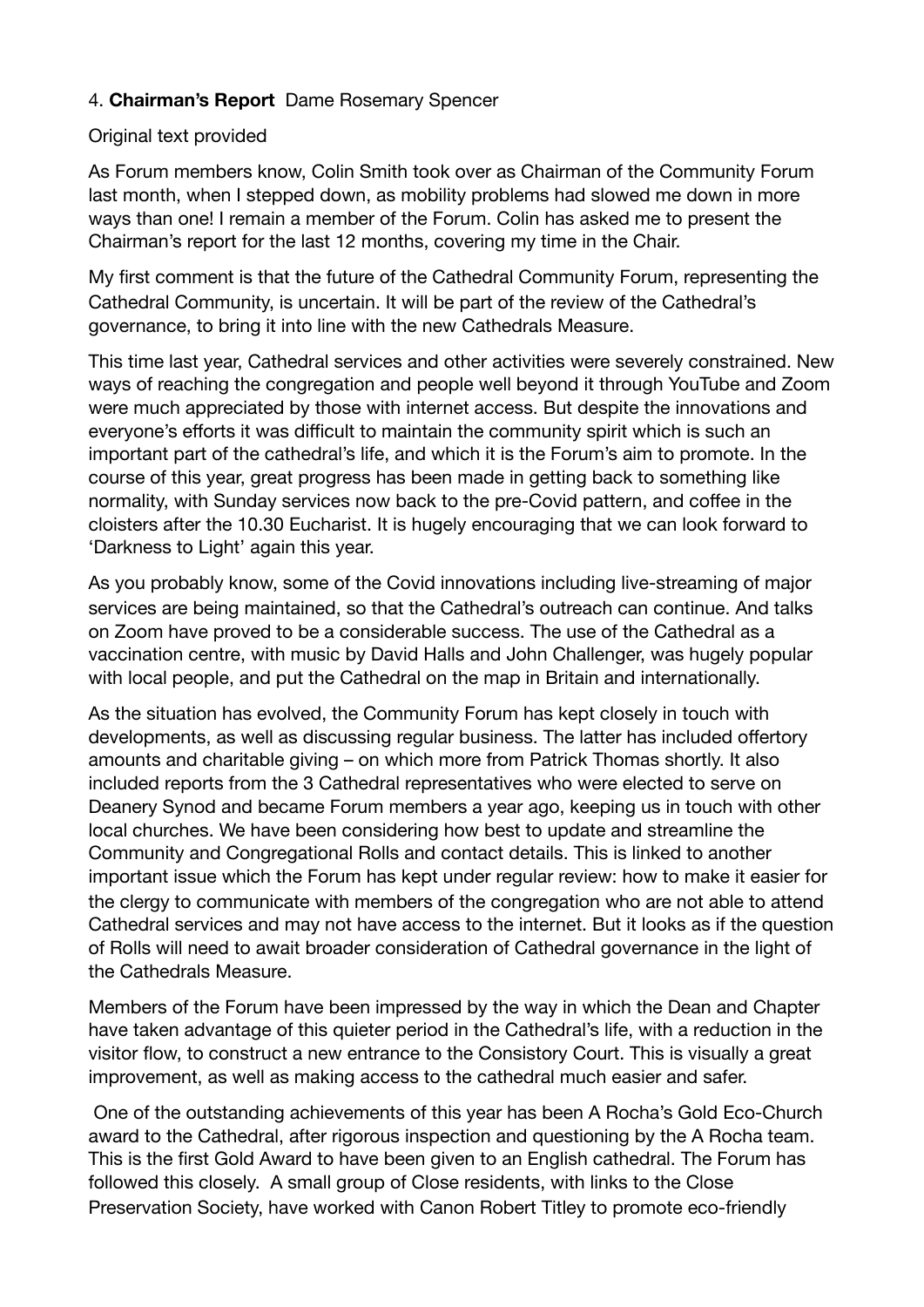practices in the Close, to complement the major achievement of installing solar panels on the cloister roof. Up to Oct 2 we have saved the equivalent of 11.5t of CO2 since the scheme's inception in July 2020 and about 9t over the last year.

At this point, I should like to thank Canon Robert most warmly for all he has done for the Cathedral community, and to facilitate the Forum's contact with the Dean and Chapter. As Chairman I have greatly valued him as an interlocutor. We will miss him very much when he leaves in January. I am sure I speak for all my Forum colleagues and others present this evening in wishing him and Caroline well in the next stage of their lives.

Finally, I should say to all our listeners that the Forum is **your** institution. Please do let its members know if you have comments or questions about Cathedral activities. The Forum has its own section on the cathedral website, with an email link. Now that coffee has been reinstated after the 10.30am service on Sundays, we hope that Forum members will wear their badges – please do approach us if you have issues to raise, or simply want to get to know us.

Now I hand back to Colin Smith, with all best wishes for his Chairmanship.

Colin thanked Dame Rosemary and said that it was a disappointment that she had been unable to continue as Chair. Those present applauded.

# **5. Treasurer's presentation - Finance report and Charitable Giving**

Many of you may have taken the opportunity to read my Report, and accompanying Statement of Offertory Fund Income and Expenditure, which have been uploaded to the Community Forum page on the Cathedral website, in readiness for this meeting.

I will therefore restrict my remarks, if I may, to drawing attention to some of the key numbers and points which are covered in the Report and Statement.

- The Report examines the position for the Financial Year ending 31 March this year.
- Total Offertory income from all sources amounted £141,545 compared to the previous year total of just short of £225,000.
- That is a "headline" reduction from the previous year of nearly £83,500.
- It shows starkly the impact of the Covid pandemic, which was evident in reduced "on the day" giving on Sundays, Weekdays, Advent and Christmas.
- The Report gives the detailed breakdown for the different services and compares them with the previous year, but in summary, including Gift Aid recovery, the Sunday and Weekday collections were down by around £51,000; and Advent and Christmas were down by nearly £31,500.
- In all the "doom and gloom" the "stand out" Good News is the income figure of nearly £127,000 from Planned Giving - a small reduction of about £1,000 from the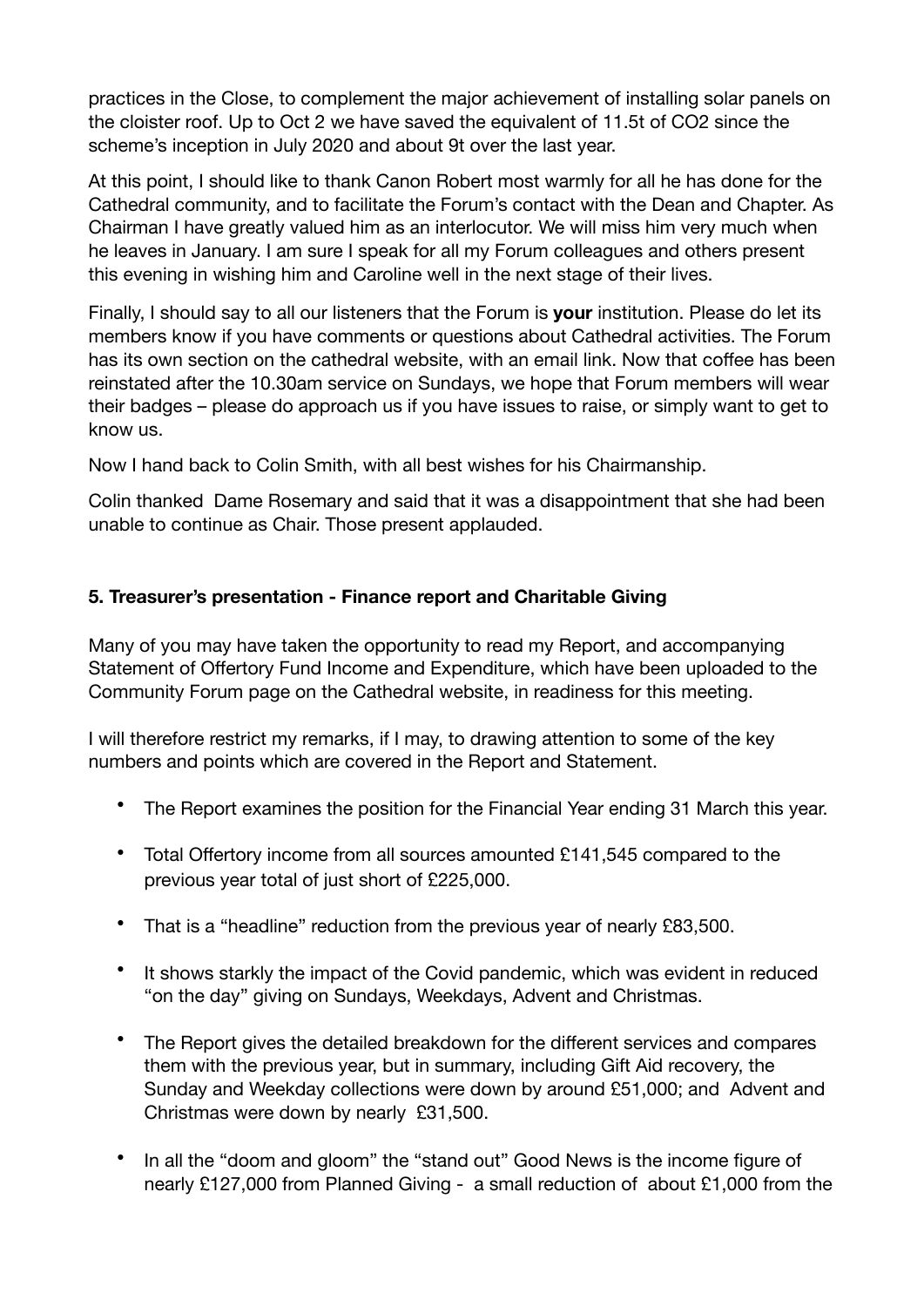previous year. That is, I suspect, more to do with changes in the donor base than the Pandemic.

• However, **the figures I have outline above show the significant benefit derived from Planned Giving and represents about 89% of the total Offertory fund income.** 

### **Turning to Charitable Giving**,

- Each year 5% of the Offertory Fund receipts is made available for distribution to Charities recommended by the Forum and approved by Chapter, who wished to maintain that approach despite the turndown in fortunes due to Covid.
- The Forum used the criteria and methodology mentioned in the Report, with a focus on charities providing benefits to communities or groups in the area of the Salisbury Diocese; with two being closely connected with Salisbury itself; Salisbury Food Bank and the Salisbury Women's Refuge.
- The sum available in the Report year was £7,077 so enabling the seven charities listed in the Finance Department statement to be supported with donations of £1,011 each.

**In conclusion** this Report makes clear not only the adverse impact of Covid-19 on Offertory Fund income, but the huge benefit accruing to the Offertory Fund from Planned Giving and associated Gift Aid recovery; 95% of which is retained for Cathedral purposes, with the remaining 5% considerably underpinning Chapter's ability to support local charities through its Charitable Giving Scheme.

There were no questions, and the Chair thanked the Treasurer for his report.

## **6. Ministry to Young People - Reverend Pete Atkinson**

The Minor Canon for Young People began by talking briefly about the strange nature of the nineteen months he had been in post, falling as it had in a time of an unprecedented pandemic, and by describing some of the highlights despite COVID-19, across three discrete areas, schools, The Close, and the life of the Cathedral. The term 'young people' is a wide group primarily with school age children 5-17.

At the Cathedral School, Pete is a Christian presence, takes assemblies, consults with staff, runs lunchtime clubs and has the great joy of preparing young people for confirmation. He has also been visiting Wyvern St Edward's one day a week establishing a chaplaincy, and is dealing with up to 3000 youngsters and adults in all (staff, parents, grandparents etc), helping them to consider such topics as miscarriage, bullying, anger and violence, substance abuse, pornography, self harm, identity, and suicide, all of which have been raised, demonstrating a significant pastoral need. This is across all schools that he is connected with. Building relationships and meeting these young people where they are, enables the creation of an environment where faith can be explored.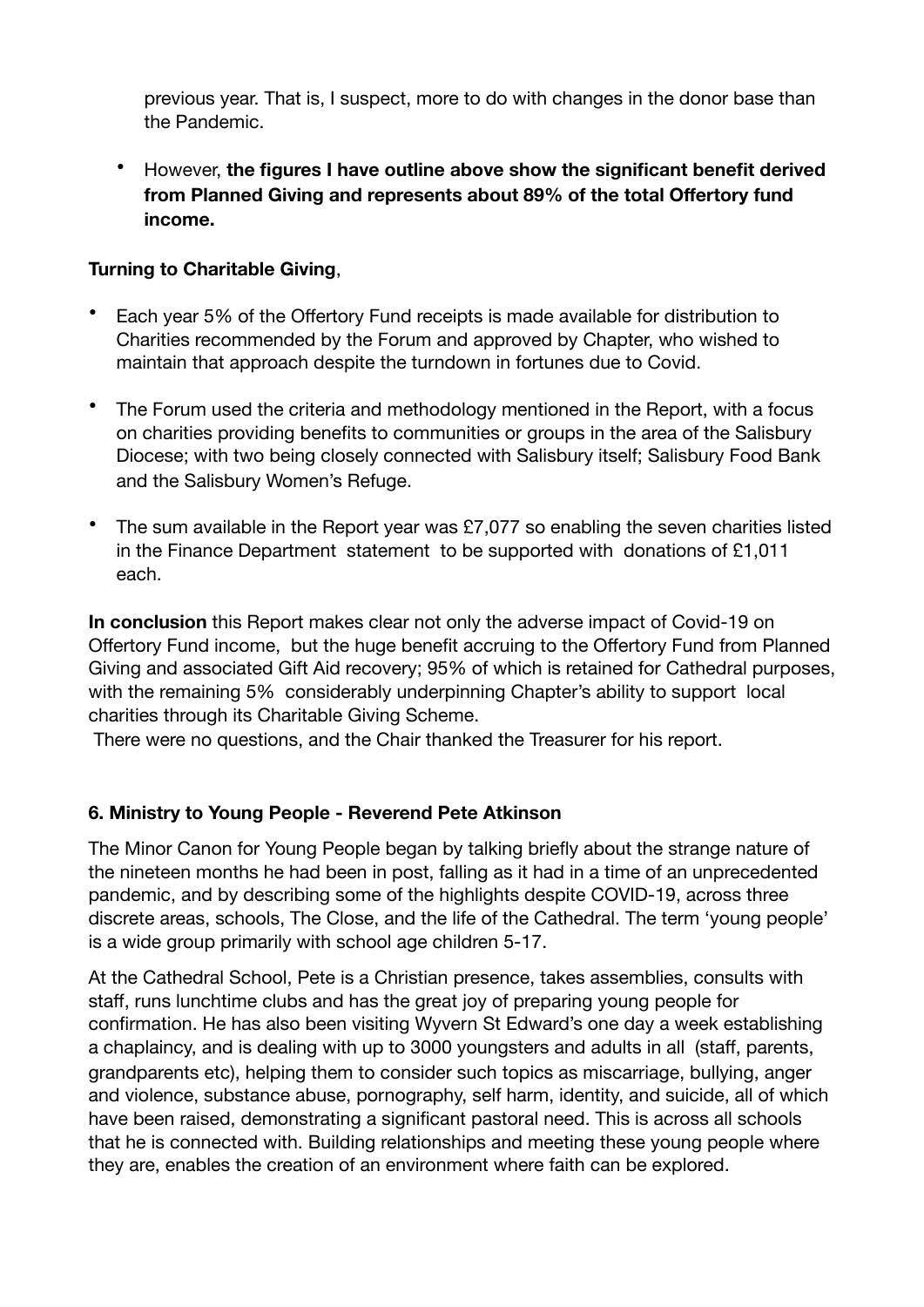In the Close, Pete has been spending time after the school day, engaging usually at least twice a week with youngsters using the open space and unlike his work in the two schools which have a specifically Christian context, this is what he calls 'detached outreach'. Often the groups present a range of responses, some of them voicing dissatisfaction with the establishment or government, and this can provide an opportunity to explore the subversive nature of Jesus. By developing conversation and breaking down barriers, Pete hopes to build relationships, hospitality, generosity and empathy, and is conducting surveys to establish what the young people want, which is usually safe space to hang out, especially during winter months, and ideally with power sockets. There is a youth cafe run with our Deanery partners and also visits to Marsh Close on Wednesday evenings.

Developing deeper links in the life of the Cathedral was made much more difficult by the restrictions of Covid, but a good deal has been achieved already, including family streamed services for Christmas and Easter, Pete 'hot seating' in local school visits, the junior and youth choir where he has been developing a cantor role in youth services, and the recruitment of youngsters as servers and assisting Trevor Branch in their training. Additionally, engagement in social action is being actively developed.

The Chair commented on how wonderful it was to have all this happening and Emily Oliver congratulated Pete on such 'amazing and courage

## **7. The Dean**

The Dean opened by saying that it was nice to be with us all on Zoom, and quite like old times, though what he had to say might not be as much fun as Pete's contribution.

He began by describing some of the changes to Chapter: the appointment of Jonathan Leigh as a lay members, and the recent departure of Luke March, as well as the forthcoming departure of Canon Robert.

In matters of strategy & Governance, our original five year plan ends this year and we look now to the next five years and its new horizons but the new Cathedrals' Measure means that this is very much a 'work in progress'. It is a journey. The Key Performance Indicators are being drawn up but the staff have been extremely busy so the task is still ongoing.

Because of the unique history of our foundation, three values underpin what we do: liberty, creativity and eternity, and these are central to the gospel we preach.

Our mission is to deepen these three areas, and our objectives decided after engagement with all bodies

| Sharing our Life           | Outreach + Communication                                | Worshippers + Volunteers  |
|----------------------------|---------------------------------------------------------|---------------------------|
| <b>Resourcing our Life</b> | Broaden +Deepen our income base. Visitor Economy is not | enough                    |
| Ordering our Life.         | Being more transparent                                  | Being more accountable    |
|                            |                                                         | Being more comprehensible |

Discovering our Life. We are discovering our life in Christ and enabling this for others.